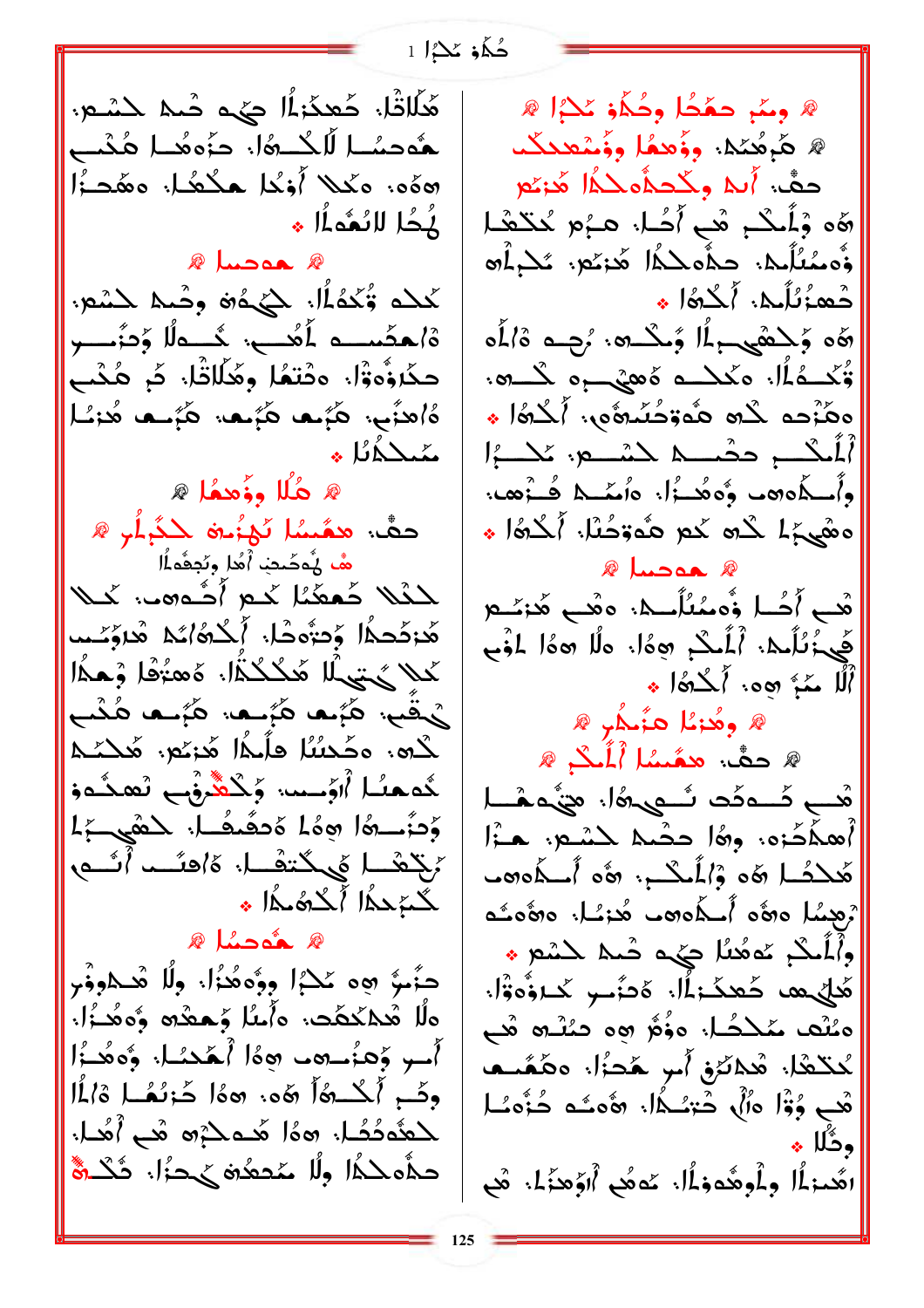حُكْمَوْ حُكِرًا 1

أسبو هٌجسأل هُه وهُجُسِدٍ أَحِدْقُوا دَرْدَزُا. هُودسُا كُلُّهِ وَكَهُكُوسُهِ وهَٰٓڵشَة شَدُّلا قُەوْمُنَى: ەَحْصَٰلا هُيْ أَ وَهَدَّتْ هَ مَهْمَدَّة لَكَـمُـمَّـ  $\bullet$  or in  $\mathcal{L}$ ه مَ**لَّى** مُكَّمْ هَ يُمَلَّا وِمَمْتْا. 6ه وْاحكُوُو قْبِي أَحُـا. ەؤْھُمە أَسَّ كَنْهَكْمَا. كَيْمَ أَلْمُوْلَا وحُدِّكْسًا. ۞ه نَهْبِ كَبِيبٍ كَبَيْتِهِ ا. حكَّاةُنْبَا حَعَّبُ أَوْهِيَّوْ لَا وَسَعْفَ ا كُــهُرُوُّبِهُ٥٠، وكُتَّــرُ٥٥، وَهَجْتَــهِ كَــــــلا هُجـــــزْه. ويُـــوزْلِي أُبَـــو هَكِحُو أَل. ولًا حُجزًا ولًا مُعِكِّفٍ \* مدهون وهُ مِكْلا فْكِي، هُكْشًا وأُفِعُتُ هُيُنَاوُّأًا، هُوَدُمُلْ نَبِيهُم كُنْ لَهُ ﴾ دهو أەبىحمە ووهعا لمعشمه أوكتُترا. (هُرِهُدا، حَدُبُّلِ هُزِمًا تَعْمِيهِ أَوْْحَقَجَا) أَسِرٍ وَهٰذَهُم أَكُلَّا كَلَّا حَنَّتُمْ قُو هُذَهُم هُذِئًا كلا وُسْكُمْهِ كَرْنُهُـا أَسرِ حَمَّــزُا مُّەهَّــة وَمَ وَّ هَٰاسرِ شُهْعَـٰا وسَّعلًا هُجُ غُدًا. 2 Lisan 2 فْعِ خُكْمِ هَجْهُا حَخْكُم خُحْقَبِ أَهُبٍ. مُتبْمَا وَحِمْعے ہَدگیے، حشْـرَا كَعَنْتُهُما وُهِئُما، وَهَوَهِ كَعْشَوْا ەۆسكىسًا، ئىشم كاسىّب ھُنّى، كَي ھُم حمّەھُـــا لمگىمُشــا. وڭـــــ ھُ م ھۆدئېئى، ئىلىۋاباًئىگە ولمۇلمى معَهُ صَبْنِ ههُوهُم مُالحُوها هُوزَالحُمهُو

وُومُنُ أَلَّهُ وَ وَاللَّهُ وَ وَ الْمَسْلَمِ وَ اللَّهُ وَ اللَّهُ وَ وَ وَ وَ وَ وَ وَ وَ وَ وَ و وُحِكْمِيْهِ فَزِهُمْسِهْ لِمَكْسِرِلُهِ هُسِي يُحِيَّماً اللهُ وَوَٰٓءُ الْحَيْمِ الْمُحَدِّدِمِيمَا ﴾  $\circledR$   $\sim$   $\sim$   $\sim$   $\sim$   $\sim$ ؤْكِدِ هُكْدِهِ وِهُبِقُدوُّا. مِمْــٰٓٓا حدْهُبِ لْلصّْحِبِ أُحْسِحٍ ، هُ هَعْمُــا وَحْنُحْلًا مُنَے دَٰمِشُدۂ میکے اُ هْجِاكُرْجُــا. تَهُـــتْزَا وَهِيَّـنَّــــ حُـــة ئُكْفُبُ شَكْلُوهُ وَجِعْتُمْ لِلْهُجَدَا. أَنْدَمَ دُنَهُ مَٰٓ أَكْلَهُۚا ۚ حَيْجِهِ هِمُّهَ لَلْا أَمَّعْمَدُ لِمُتَّقْرِرُ. يُمَكُّرُ مَسْتَمَّعَة وُّالمُلمُتعب دُن هُم هُوزُمُلُّ ويُعجُلُ ەْكككىدە ھُــــەلُما، دەتنــــو لُل أقعككم \* ام إمزُنْل هُوصُصِ كَرِمُّا \* هَٰ حزَّمَوْ وه همَّبِسُا مشبط فُزُّوهُـا، كَحْسُل هَكْتكُـهُا. ولَلْوَجُلِ وقَدِوْبٍ أَلْمَكَبٍ. وَكَيُكُمْ أَ لِكُمْ سِمِهَ الْمَسْلَمِ الْمَعْلَمِينَ مِنْ الْمَسْرَاقِ مِنْ الْمَسْرَاءِ هْكِسْمَة هَهْهُمْ كُهْشُوا وُمُبْيِسُمْ. مْعْدِمُكْمْ لْحُكْمَ وَحِمّْكٍ وْهِكْتُوهِ. عِكْضٍ فَأَدِيْدِ وَأَوْجُدا أَلْمِلَأَهَـٰ: وَا وَسَّبِ الْمَتْعَمَّا مَع فُءَ مِنْ مَنْ الْمَعْنُدَا أؤهنُوهُ أ 2 Lusan 2 حَادِفِهُا وَثَمَلَ هِءُا. هُـزُا وِثَكِرْهُب ضْبُكُل وْاْلِمْنَى حِيْمِ كْدِوْوْقْلْ هَاه وَحْقَدًا اخْوَفُ كُلُهِ. وَٰسْفَ مَكْدُا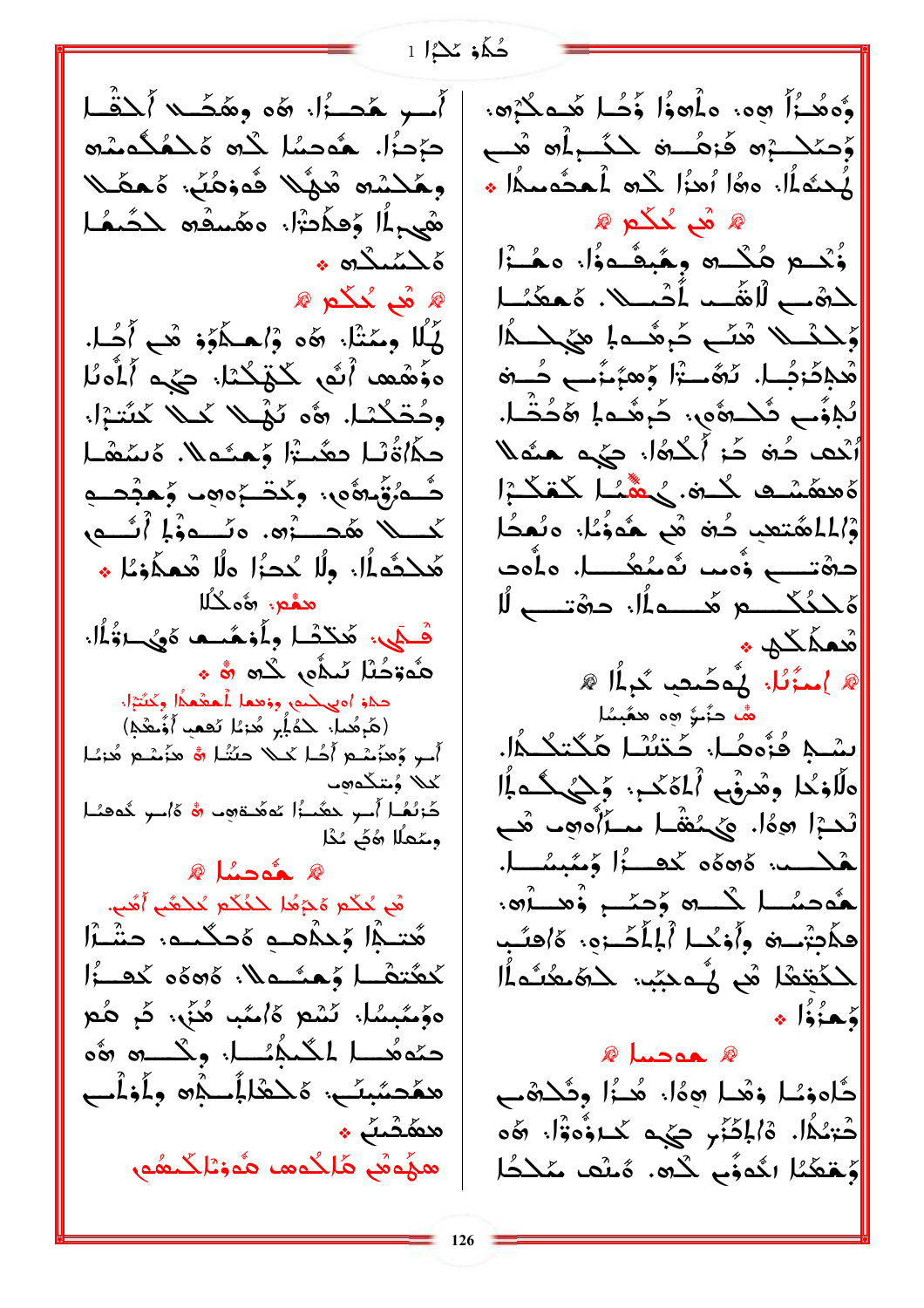حُكَّوْ حُكِّرًا 1

**& هِنْدُرُنَا وِكْلِيْلِ هِ** *®* حفٌ: عُلَّا اُوْمِ *®* بِرَهُدِ: أَمِتَك كَجِمْ كَمِجْرًا، هُوَجِسًا لَّالْحُدُّا حُمْتُوهُا. وكُلا أَوْكُل تُعكُّر هَمِنُــا، وهَجـــزُا هُجُــا لِلنُعُــولُمْ!، هُهَدْمًا لَكُنْ \* َ حَوْنًا ۖ كَلَاعًا ٱلْمُكْرِ ۚ فُزُّوهَٰ ۖ حَيْثَ صْهِ حَسْمٍ. هِيَّمِهْا أَلَمُ لَلْمُـزْنِهِ. ەھْزْحە ݣە ھْەزْخُشَەۋە ھْەجس لگو په حَكْبُرِ مُبْتٍ خُتِسُلًا. هُعَنِّهُم شَلا فَتَىٰدًا، وَوُّوْ، شَكْرُهْبِ كُـَّ ُاُا، وكَــْـبُر أُهْرَمِ كَلَّاتِمْهِ. هُدَفَ \* A Lisair A مُعمَٰى كَمِنْزَا هَكَــزه «هَهْ لِكَيْكَــهُ لِمَا مَّــ;ْه)اً. وأَه ٱلْمَــه هُمــاَه حضَــه لِكْشْكُمْ وُمَكْتُبٍ هَٰكُكُمَا وُٱمْكُنَّا. ـمله مسلم الله ش ه هُوهُا هُرِهُنا وِكُكْنا *ه ه* حفٌ: هُزِمًا هن ﴿ هُٰ;يُا هُنِّي حكَّسِ ٱلْمُكَّبِ مَمْاهُمَّايْلاً : وُمِيرًا دِرْوَهْا. وَهُرْكُحِيرًا وِمُبْكِيرًا. وۡتَبۡسُٰ حُـِ۞ مِّتَـٰهُۢ أَا وَٰاٰوَحَـٰد أَهۡتـٰہٖ؞ أَوْمًا وَأُووُّا وَتَعَزَّا وَجَزْنُعُـا، وَجَعَلَـلا هُلُا، هُم ضُم مِّتهُ أَا وأُهَّ: حزَّب أَيْحَدْهِن وهُذِيَا هُمْ أَيَاؤُهِ \* A Lioca A ِ هُٰٓ: هُـــَنَّىٰ: حَكَمِنُـــبِ حَمَّـٰتَسْــا أَمْاهَةٍ هَــــو أُمِــــو مُـــومَّمْكُو دُمُّ أَوْالُ

@ هُلَا: وهَ حِكْةِ حَدَّدِكُم @ كَعْلَاهُا هِنُمْهُنُـاً. حَمْـُوصْنُو وُنَّـٰب هْمِ وَْوِهُـا. وَهُشَا هُتِـٰهِٛا. وَهِمَّــِمِ كْهِجْبْزَا. وهُمِعَّى هُـومُأْمِ كَنُتبْرَا هُم یُده مِهْ مِهْمَمَ مِنْ هُدَمِنَا. وَهُمَ مِنْ مِهْ لكو هنَّسْم هُتبًا ﴾ A Lisaa A هُوَجِسًا لِحَدِوَّةِ وَحُلًا وَٱهْدِ هُـنَّى كَعِمْكَ فِي وَشَيْدًا وُأَيْسِيلًا فَهِيءَب ەھْكْل ۋەيب مِئْسًا. دْلَا أُذْقْسەھت كَعِنُه لا وِتَعِيثُكُمُ ٱلْمَوْدِيْكِ لَيَحِيثُكِمْ هُدماُل وهُو تَسْلِ لِلْمُلَامِ \* *®* حُذُّه اُل وهُن، مُدهَّدت *®* هُٰٓئِمَا وَۖمُعۡحَكَبِ مَكۡبَوۡبَ.<br>حزَٰا وَحَكَـٰہُٖہ فَـٰٓءَهُن حَـٰٓءَلُہ مَّی لَحَـُّمَلُا. هَدَ دُهِ هُنلُو هَكُمْ: كَثَبْتِهِ حَقَّقَكُبُرِ هُنِت مادُوْرَ الْمَسْمَدِينَ لِلْمَسْكَمَاهِ وَادْسَامِهِ وَالْمَسْمَدِينَ مِنْ الْمَسْمَدِينَ مِنْ الْمَ كَاوْهُد أَنُسْمٍ، وْالْمَلْأَسْدِ شُكْرِهُمْ ەْيغَك ھەوھّەھ أىر مَمْتُحْمَا: مِيَرُهِ مِثْقَوْمًا كَنُوهُ وَوَا وَجُبَارَ وَلِكُمْ وَ لِهُ مِنْ أَوْكُمًا \* هُدَمَنَا لَاحًا وِكْيُّ وِهِ هُتِيَ ثَــلا حْتِمُكُلُّ هِهْمِبِكُمْ كَحَدٌّا وَكَقْبُ هُدوهُــده تَــدْ وْسِتُـْـدًا: لَمْوَّت لمأهسًا وضَعةً وه ضُهكُلُّهُ شَلَا يُحدُّماً! ۚ مَمْ ۚ وه حِنْنًا وَٰٓ الْكُلَّةِ وَٰهُ وَ ەڭ ئىمئەممكا \* هَمِلْم وهَبْ لِحْقِظَمْنَا وَلَاؤِكْلُنَا. هُبْ لِلذَّبِلُرِ وَنَهَٰ: نَكْبُرُ هَفُوكُبُرٍ هُٰ: ف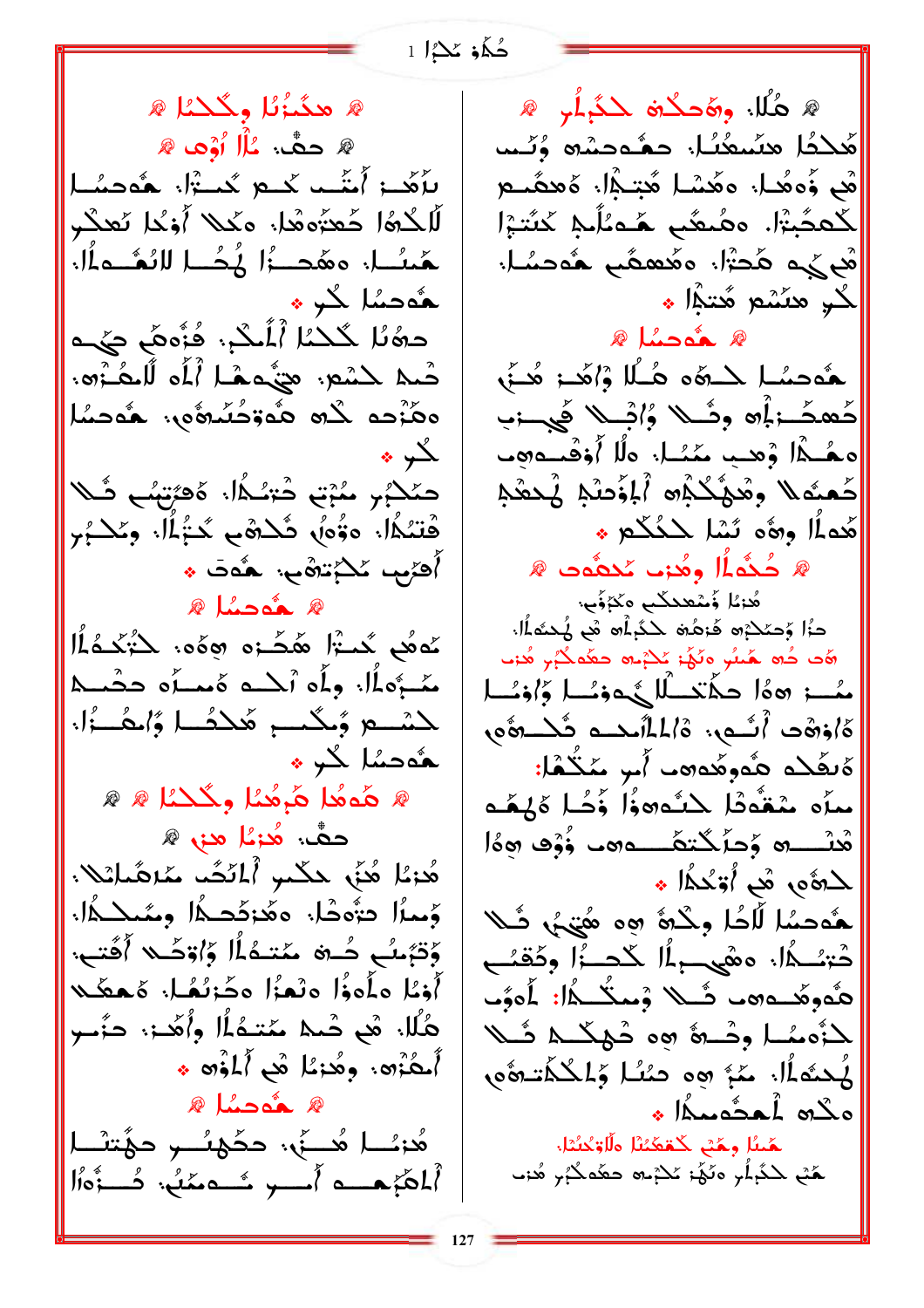مَحْدَمُاْ هَىحُمْاْك مِكْتِ بِهَمْمُو ئَكْتُونْ كَعِيقَانَ وَيَسْوَوْ لِكَشُوهُمْ حمّمدُّا، وكَرِهُا وِكْتِصًا لِمُحمَّدِAُو حَدَّدُمُّا جُدِ أَحْدُمِيمًا، أَجًا هَدَٰا ەۋْەممًا ھُەوھُا، دُو ھُنَّى\ ۞دڭم مَعْمَلًا، وْالْمُعَنَّلَا مْنْ هُدْكُتُكْ. هَأَاتُكْمْ حدَدسُـــــا لَّامـــــدُّه ـاُبِن حَدَّوُسُـــا وِلَٰا هُهكْعُبان وهُبار وُاوْهُــب هْتُكــب هُهِدُولِ دِهُجِيزُا هِمَجُلًا ضُلا هُـه؋ڹٞؠ؞ حهُمحُـهڶُڔ هُـڹٮ منُـهمه هكم أن هي من الله عن الله عن الله عن الله عن الله عن الله عن الله عن الله عن الله عن الله عن الله عن & إمعزَّنُل: حقَّ: فَزوَّمِعَهَل & حَدًّا: حَدَّدتُكُمْ حَمَيْكَ عَمْرٍ كَحَدٍّ ا ولْمُوهَّدوْلُمْلْ أَو مُكْبَرْتِهِ وَٱحْسَلَ وَصِيَرْتِهِ وحدْهكمُ دْنُنَا وَلِخُونُـا. ومُمَــلا ۞هُا هَعفَـا يُصد وهُي الْمُهْدَدُونَا وَاوْحُداً لِهُ مِنْ أَحْمَدُهِ وَ أَوْسِعَا وَسَدَا سُنْهَا وَحَكِمْتُوْهَداً: وأُوْمِمُ نُسا وِهَٰدِهَاْ أَمِكْ لِحَقَّقٍ، هُنَّهِ وَمِعَلَّاهُ هِمِ لَحْمَٰزَةً إِلَّا وكِلا لُلُؤْكُلُ: حزْمِد كَمِلا أُفْتِيرُونَ. • ماگ مهریزه ابتنرشهاه مَنَّسِ إِنَّــم مُعمَّنَــل كَنْــع أَجَّــدهما هَاسُلًا: ه}ْهُما هيُدمدُّا حُمِلاً لِلْهُمَا الْمَ وقْدِفْهِ : ثُمّ لًا أَحْشُوًّا ولًا مَنتكَـدُلًا. أُوْهَٰد هِوَٰٓا وْهْحِدًّا حِخْحَمًا. مُحْكَضًا وَحِيَى مَمَـــ وَحدَّدَكَــــ فَي تَفْشَــا. 

وهُــمماًا، ەُحــُـمو كــــرُ، كَتَــموْا ههُه وُمِعُمَاًا: أَمِرٍ هُوَدَخُلًا أَاهَٰٓ وَصَد مىڭگىر. ەَدېْىشەلْر لَّاوْىُدا وەدۇب ٱلملَّمْسَمَاءِ وِلَمَعْشَاءِ ٱلَـَّـٰى شَمْلُلُـٰرِ ۆكلە ، هُروُهُا: حقَّ: **هُ** مُنهُ الله هــةْ، حزُّسو وُحمّدٌ إِنَّ هَيْبٍ وَّهِ هُــا وثَكفَتِيْدُا ٱلْمَعِ وِنْسَأَلَ: خُوهدًا وَهؤُمنِ هُعِ شَيْءً وَهُب، أُوفِهُ الْكُوفُ أَهْبِ كَتَرْهُكُوهِ. هَكُرْ}ًا هَهُكُمْ هُمْ أُكْرِئَةهِ مَسْكُف هُدْكُحِـــدُه وَوُّكْمِـــة وهُدْكَـــع هُا مداً مشمع لكه \* لَمْ شَمِيبَ هُـعَكَـيَّ صَنُّمَعَنْ; ثَمْ وُاهْبِ كَــز مُكَسـُرًا. لًا هــال منْـــمرفَهر لكـْتَـنَــد هَٰٓدُهُا: شَرْ وَٰهُمِ أَيه هُوَ عَقَيْزًا: أَف كُ: هُدْنُعْ: وُحِكَّاهُ لَا هُدْهَةُ لَا لَهُ عَلَيْهِ حثَلا أَءُوَّهُ, أَ، فُشَا إِنُم شَهْكُـدُبٍ. دَوْهُــا مِنْدههُــا هُـدَـُــلا فْتَـُـبِ. ھىمَمَـــــ كُــــو شَــــلا وُقُمَـمَّـــا مَلَّا أَهْدَمَ وَحُلْ \* إِسْتُرُا، حَقٌّ، أَلْمَٰهُكُمْ 300 هــةٌ، حزَّمــوٌ ٥٥ سُـهقده وهُــهكْرُب، ودُّه أَلْمَنْزَوْبِ دْبْنُكُمْ ثُكِّدُو هُكْثُمًا وضُبِّط وُهِيْدٍ. ثَه;همَا بهُ;ه جَرْهُا وْالْماه: حكَّسِ اْلْمَكُ وَوَا مُحصَّود، كُم أَهُدَ وَوَاْ هُكْنُا. وِنَالُمَا لَحْمِ هُبِي وَوُحْدِهِ هُب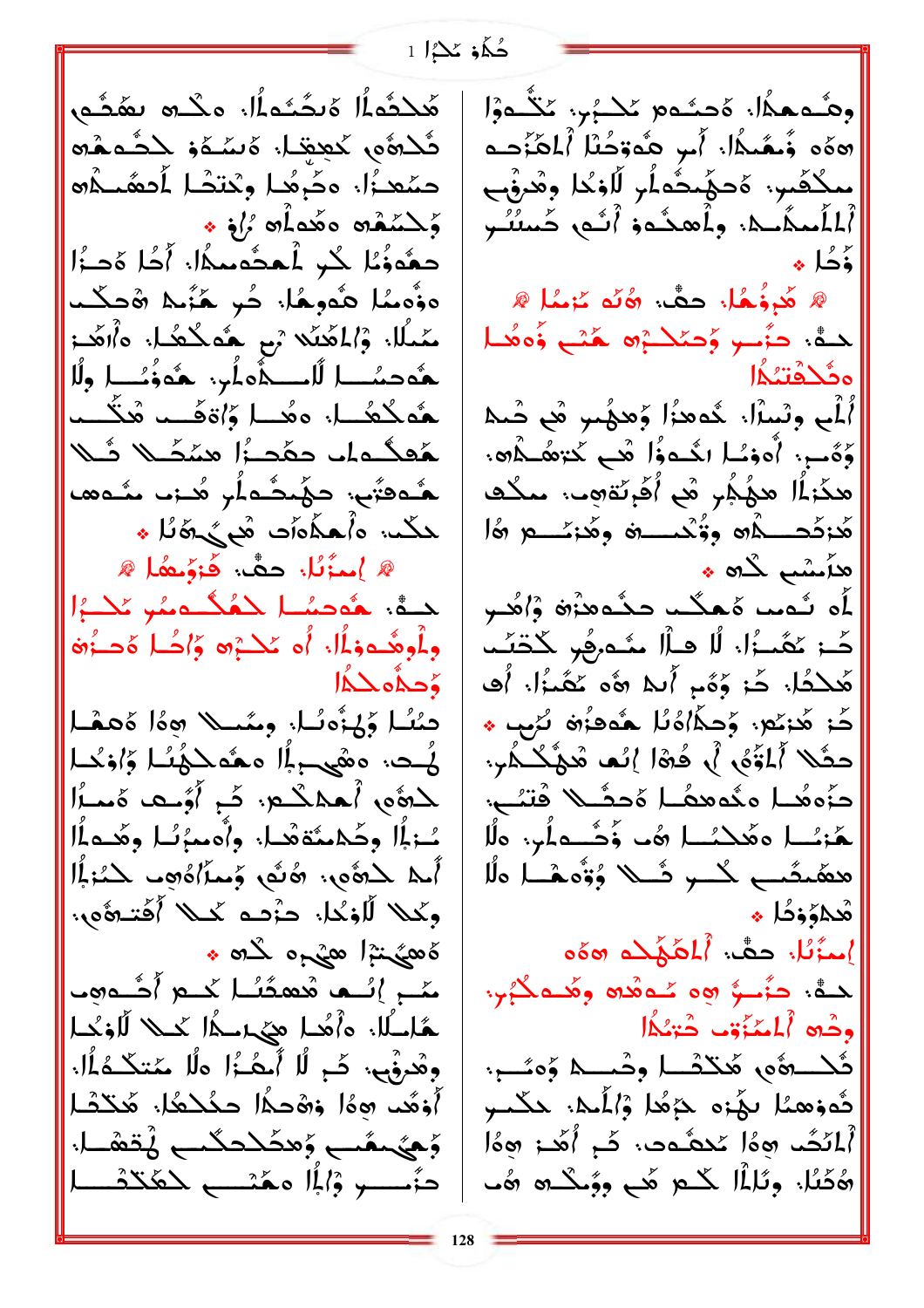دَٰٓا وۡحَكُمِۡ هَٰٓءَهُ ۚ حَكَىٰٓاُ ۚ هَٰى مُحَمَّاًا. الَه ص هُملُو مَلَّهُمْ مُكْتِمِ حَقَقَائِكِمْ هُمْتَ رُجِّعْبِ الْمُتِرْمِينَ وَلِيَوْهُ وَشَيْئَ الْمُسْتَدَمَّةِ وَمِنْ لِهُمْتَ وَمِعْهُمْ وَمُعَادِدٍ مِنْ اللَّهُ إِلَّا اللَّهُ مِنْ اللَّهُ مِنْ اللَّهُ مِنْ اللَّهُ م لمُوْوَى لِمُوتَ لَاهْتَنْجُلُسُو، هَجَّتَ أَل وُهِقَلِهِ هُـِمَ أَيْحُــةُ ا هُوَلَحِيئَــهِ لَّاوْكُــا 16ْ كُحُــوْا وُلا شَــو ٱلْمُوْ **ِ رَمُنهُ شَيْءِ ﴾** هُوحِسُكُ لَّاحُكُ وِهُكِّوْ كُحِكْرُهِ. بمالغ انحكر المبرهة والمصر لاملا جُبِجُداً أَحِسِبَ حَجَمِدِ الْمَوَّدِ لِّدُّوسُا وَاقِتُ حَكْتُا هُوَ هَكْتَا. ەَحكّىپ تُسعْدا حشَلا كْبُنَّتِي أُهُب ة/مٌب \* هَمِنًا وهَبْ كَعْعَمُنْا وَلَاوْحُثْنَا. هَبْ لِلذِّالَٰرِ ۚ هَٰنَىٰٓ ۚ مَلْأَمِنَ حَقَّهُكُبُرٍ هُنَا ® هَٰدَهُا وُٓاؤُب وكُـْــُـُّا ﴾ @ حقُّ. أَنُا إِنَا نُوهوُا @ حەكى مەھدا مىتېپ ۋەمىكلەۋە، ۆتكىتىل كَيْ هُ وَمُحَمَّداً، وُ«َهُ مُكْرُمْت هْتُدْهُو، وْالْمُكْسُمْ هْدْكْلُمْرْ. وْهْا مُبْسٍ ثَكْرُهُ) كَعِقِدًا، هُمْهَمْسَى حَدُّه كُكّْتَـَـْدُهُمْ: ﴿ وَيُحْسَنُواْ وَكُمْـَـٰٓرَا هُواتُغًا. وهَٰا هُنْبٍ هَٰٓيُتِ هُٰٓيَتِ هَّزَمِ حَزَّوهُا وَحَدَّوهِما \* 2 Lisain 2 هِلْمُ الْمُصْرِبَةِ ۚ وَ مَصْرَةٍ ۚ الْمَصْرَةِ مِنْ الْمَصَرَةِ مِنْ الْمَصَرَةِ مِنْ الْمَصَرَةِ و لَّامِكْزُهِ، هِكَمِيهِ هُتِعُكِمُهُم وَكُنْزَهِهِ لْكُتْرُهُ وَهُجُبًا هُتُورًا هَٰكُمُومًا. هَلِي هم حاهُوْسًا هُـزْا شَـلاً: هُتَزَىــو

هَ لَهُتَهُا \* هُدًىبِ هِلْمَا هِ هُمُّىِكَ هُوُهَيْرَةٍ وِمُّىلًا كَلَمْـــا: مْــاهْ۞ هُمــــــــــه هُحــڤـــا: ەمئىڭ ھۇسلا ەكداۋە، ھُەوكْكا كَمَاوُهُوَهُوهِ وَهُمَى لَيْنَ الْمَحْكَمَـا. ەئكىۋە، أىڭىۋا وئىرۇپ، بەكم لَّكْلاً أُكْتَرْهُمْ وَهُمَّهُ وَمُنْسَلِّدٍ حَزْمِ هُمَيْ الْمَسْرَاءِ مِنْ الْمَسْرَدِ وَأَوْلَى الْمُسْرَدَةُ الْمَسْرَدَةُ الْمَسْرَدَةُ الْمَسْرَدَة حةْ: حزَّىبِ مُحْبًا هِيُمبُرَا وَحُمْرًا كُلِّهِ هُيءٌبِ: حزَّىبِ هُذُا يُحُلُّ وِكَبِيلًا هِزَهِ حُرمُده لكعُّـــمِ وَهُـنصَّـــعِ *أَنــــدُّمِ.. نحَّت*ِــا وكَعْمُــدًا. مَمُرُتِــا وِوُّەممُــا. دَكَّىنُــا رَهُ - أَا هَٰنُه وهُا هكُهُڡٌ، هُدَّس حكْدُوُّهَۊُّا. وِذُهِ هَٰذَا أَفَّ يُدْهِدُمَا: أَلَمْ يَكْمَكُنَّذُهُ \* أَسْلَى ثَمَّ هُ أَمِينَ مِدْهُ الْمُ حَدُّثَ هُ أَمْسَنُوهُ وَهِيَّة هُـــا، ٥٥ُ٥ هُ/هُـــ ٥ ـَــهقَرْ مِهَا: لِكُمْرُوْمٍ كُنُمْكَمٍ \* ثَلا هُا وۡنتَّسۡا مَٰكُكُ ۚ فَعۡنُاۡكُمۡ؛ هُزِمًا وِيَبِ جَاوَيْدا. مِعْزُو هُنْدُوهُ و حَبَّىــدًا خَـــره وَرَهُ مــُـــا، ولَمَحمَّتــمِ وَّحْكَمًا: ٥لِ لَمْ وَسْلاً مُدْسٍ: مُدَيْسًا هُه، كُنُمِه، سِّم أَهَٰذٍ وهُذِيمًا. كُلُّما لَكَنِيهِ هُدفُهِبٍ: هْ)مِعزَّبُ أَهَد: وقب قُصرتُي هِزُمِكُمْ لكشامه ِ هَ حُثُم**اُ! وهُزم مُدهَده ه**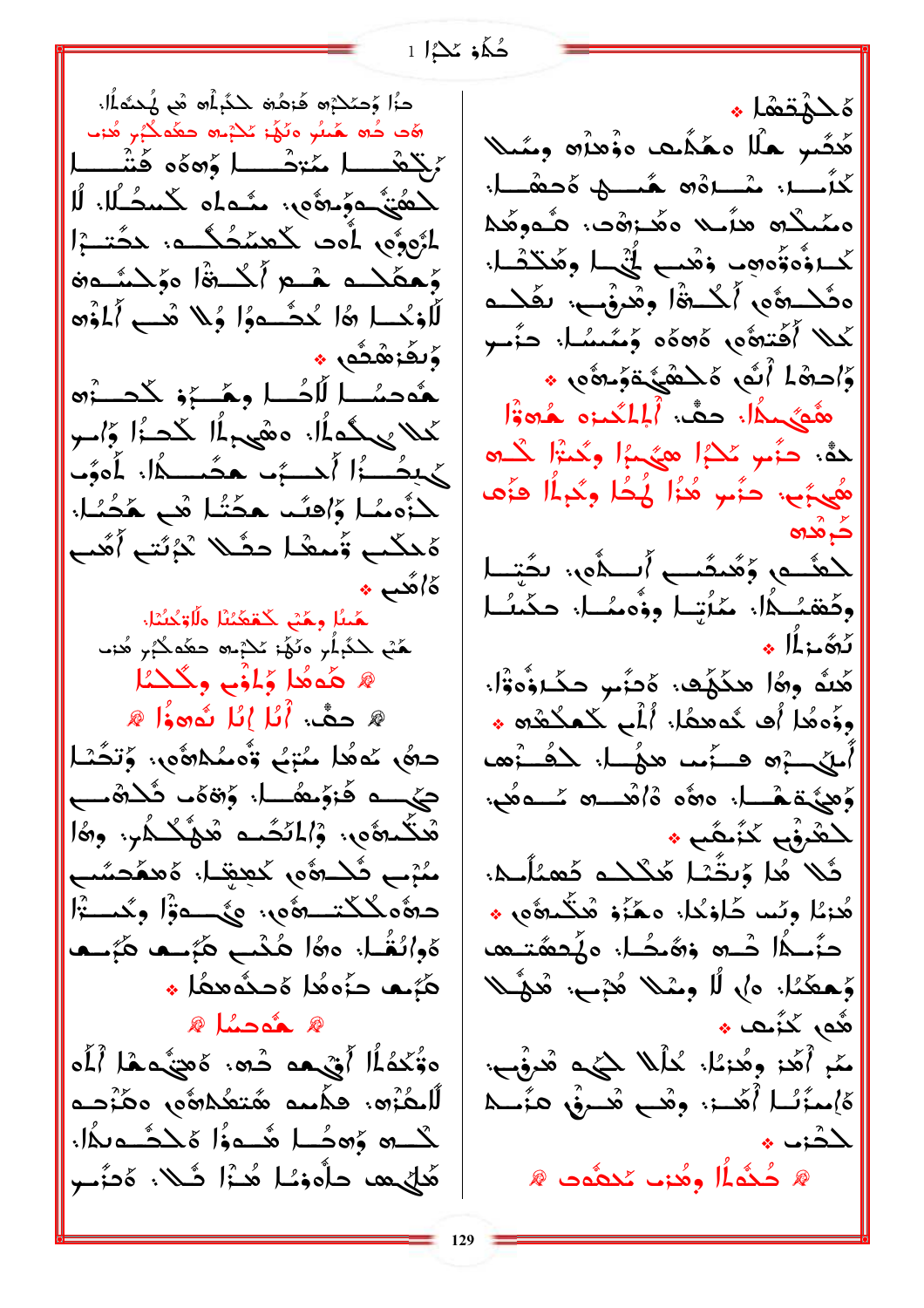وْݣَالْمَ هَدْدَيْنَ هُوءُ وَأَدَّاهُ ﴾ مُوهُنا هُو ضَكْخُم هُرُوهُما نَسبًا. وهُا ضُعضُا أَبْلَمْــدُ ﴾ أُعهُــا وْاهُـــز \* مُعطُل مُعطَمَلاتِ لَسِبْلِ صَلَحِكَ مِنْ مِنْ حَمَدَتَهِ. وَحِكَاوَكُمْ أَمَّمَءُ!. بِفَعِي كُلُّهِ مُحْكُمًا \* مُوهُدًا أَيَكْتَمُلا، حَجَّدَ أَبْوَا، وَوَّا مْحِسًا وَحِعْوَهِمْا. خَمِعَهِ لِلسُّوَلُا \* *®* إمبزُنُل حفٌ هُ مُهُ لَيهُم هُ هةَ: دَنُسٍ وُدهَـٰدكُـْ;ه هَنْبِ كَكَيْنِـل كع أيتمثل هيَّ هُما حَيِّ هُـزْهَ، حَقَّهْ وَحُنْها أبْكَ لَمْكَ ، وبكَ هَٰذَا هَ أَلَمَ لَكِنَّ الْمَرْضَىٰ بِكُوذًا وَهُكْشًا وُحِشًا هِوَاْ، وَهُنَّعَ لْكْتُمْ هُوَجْتُو، هَنُّو كُمْلَاكْتُمْ وڭلىگىغ ۋاقىلىز: ۆبرئىسە قىقىسلا صَّحَدُ أَهْبِ مُحَمَّدَةٍ وَ مَحْدَمٍ الْمَحْدِ فُهُــا هُــع أَمعهُ: 1⁄2 . 6ه هَــدُــا ەھْدُرا، ۆھھكىب كېيىت جار ئەۋا ೬ૌ∂ထက္စံ⊘⊹ لَّا هِهْ إِنِّهِ حَكَمَةٌ! هِمَّ وَهُدَرُه وهُذِيَا. وِيْبَعُها كَجِيْهِ هُدِؤْبِي. أَلَمْ هُءُ هْلِمَا، حُكْمُو وِأَلِي هُـمْ. لِمَكْسَمُ كُهْدُمْ وَهُوءٍ. ۞ه كُمِلُوهُم هَدْءُ۞ لَّاوْكُلْ وَحِفْهِجُ لِمَجْكُلِ حَنَّصُوا وَوَمَا ەَھسَّىلًا، ھزَىرِ وَيسْطِ ہَ/ھُــد كَاصَّــا وُحِزْمِكُمُ اهُمِ أَمِيرُا ووُتِيهَا هَجْجِيرُهِ فِي حَقَّعَۃُه اهُم، حنَّى وَّاهَدُ أَنَّه \* هُمَيْ الْمَعْدَ لَحْمًا وَكَعَنْهُمْ حَدًّا. حَنُّبِ أَحُـا وهَكَشَـه يُهَبِّ حَنَّحُـا

وْهِ مِكْتَارِ مَحْتَرَوْهُ وَوْلَى هُوْ مُحَكَّسَ لَمَنْ وَلَ هُ لِقُنَّ النَّبُ ، وَبَعضَهُ مَعْوَلَهُ . @ هُدِوُهُا: حَقَّ: أُوُم مَنْهُا @ حةٌ: حزَّىبِ مَكْبَرَهِ وَأَحُلَ حِبُّرَهُ وَهُزَمِّيهِ: وَسَنَّ وِهِ وَلَا شَمِكَىٰ أَكْتُوا مَعْ صَبْحَ عْدَهُا كُمِنْزَا مُبْنِيٍّ. وْݣَالْ كْــْدْ كُمْزَا وَبِنَيْتَهِ، حَـِيهَ، كَلِّيْتَا هُتُـه هَــْزَل ولْبِهْدِ. وَكْتُ 90 يْهِمْ كَمْتُو قُـْلًا شْتِبُ: شَنُسٍ وَحَضٍّ كَنْتَزَا كَلاَ أَوْكَلُهُ أَحْمَدُ الْمَوْلِينَ مُمَكَّبَ لَمَحْدَثَ مَقْسَلَات وِنُسِمُّورٍ هُءُوَدُنَا لِكَكُووْا. وُهوَّا لِمِنْسِم ةَالَمَاه هُبِ فُـنْهم، وَبِعَٰٓزِيْتِمِ للكَلائُما وْٱلْمَكْسِ: وتُصبَرْتُو ضُبْط محمقا مُحجَدُه أو \* حكَمِسِكِلُوهِ وِهُنِّي وَكِحْرَوْسٍ، حِيزًا ةَأْهَبَ لَكْتُمْ إِنَّـمٍ وَحِشْتِهْـاً: حَضَّمْ 10% ثُمَوُنيًا لِمُتَنِّهُا: 16وَحَدُّدُوم لْكَعْفُسُا كَلا ثُوَرِّسُاً. وقُسْرًا لِمُثْلِ أَيْحِدُ الْأَمْلَاشِينَ هَ صَمالِ كَمِن كَسَبُوا وَصَلَّةٍ مِنْ أَنْهُ فَيْ: وكحق لكاه أمتا وكعثاه تعكو مُوهُلًا بِشَمْو يُحِبّْلُ وَهُكْسُو كَاوْكُلْ: أهدُّه سمًّا لحدَّة م كثرًا، وهُم هُنْ مُ ولُبْعَدِ ﴾ مُوهُلًا أَحدُّومِهِ أَوهُدَٰ; وَهُدَّرَةٌ هَٰلَاتا ێٚڂۘۥؙۿؙٳ. حمّدٓ؛ وۡالِحِيحُــٰ \* مصروّة ألته به مؤسّدته من النه من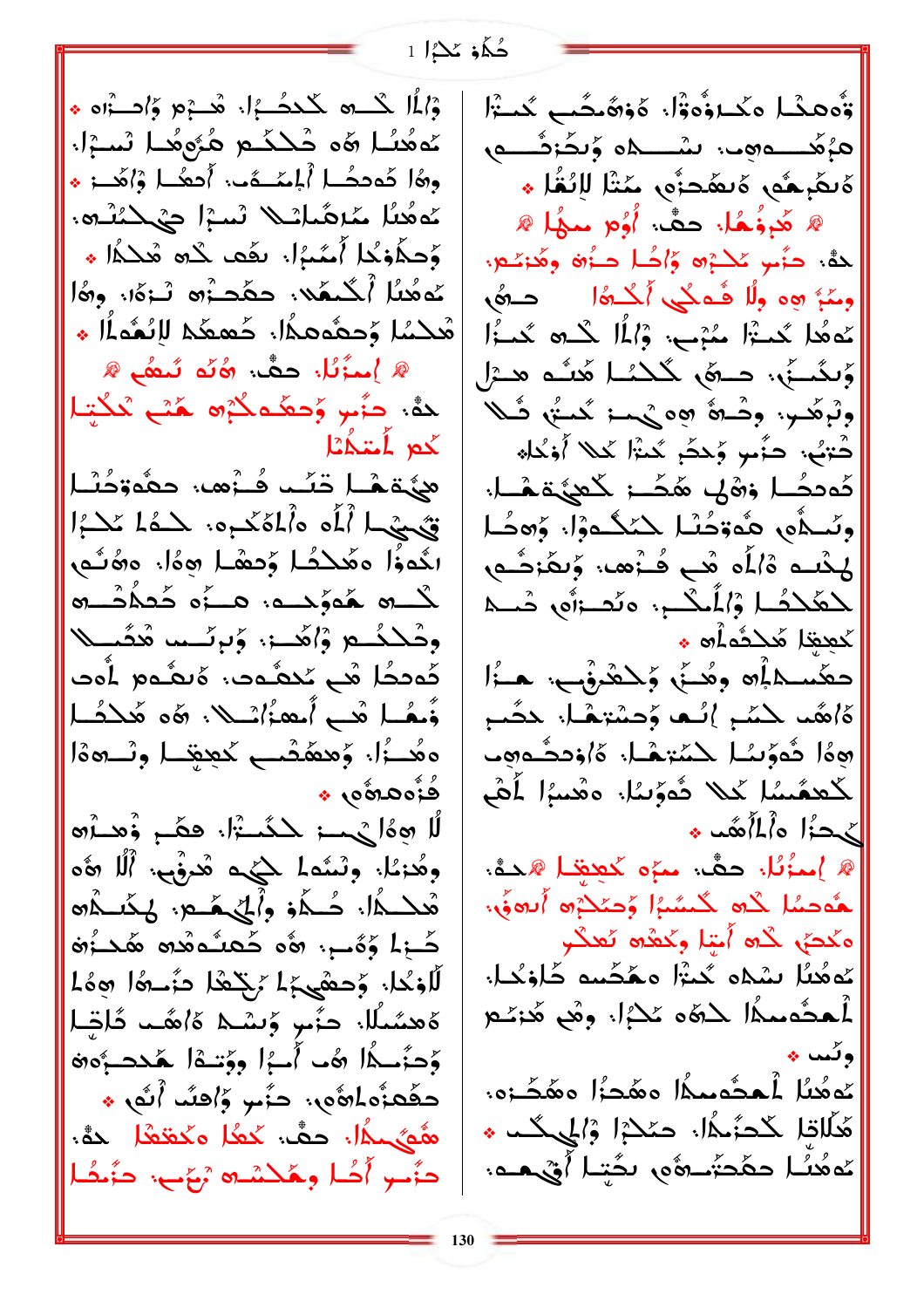## دُمُو مَبْ ا

دەُلا ئەھُل ئىنْزا، بىشلە ەھَكْزە ہوؤہ لِمُتَكَسَّمُاً!، وِٱلْمِكْسِمِ لِكَسَّمِهِ قُزُّەهُا، حضُّم حمْمِ هُ- وُ-30وُّا، همُحسَّبٌ \* حْمَقُ ٱلْمَكْمِ حَكْبًا. هُم كَخلِ وَمَصْحِ وَلَا هُـذًا يُتَخْبِـرَهُ، هُنفَــلا لِمَحْدَهُ حعَكَلاتِلِ: مِمّْزُجِم أَهزَّبِ لِمُعشَوِيهِ ا هُه دسُل لَاره \* هِمُسُلِّ وَحِمْسٍ وَجِمْعَ دِهِ وَالْمُسْلِمِينَ إِلَيْهِ لِكَمْلَ إِلَى خُلَامًا، قَوُّْوهَا وَمُنْزُوْ لَكُمْ صُمْلُس، هُبِ هَٰيُمِسالُهِ أَا وَمَّــةَصَٰعِ وَتَقْصِيُوا ﴾ @ ورُهزًا كَعِينًا. ووُسْعِدِكَ @ *ه* حفّ. لُا غُدُه لا حبَنُا ه همُسُا وَحِمْدَهِ مَنْ وَجَسَنُوا وَحَتَّمَا. هُصْلا أَحْشُعِكُمْ هُٰاٰؤُمُّشْنَكْبٍ \* همَّسُل وَحَمَلاَهِ». أَهِيَّمِها لِلصَّرْسُلُّا. مَّنُى كَيْبَدُّسُ، كَمَّوَهُا وِهْلِلُمْكُرِ ۞ دەُ ، مُعمَّل ھصَّىمًا، ومَكْبُر مَّصْل ثَـــلا، ـهُـْبِ حهُـحـُــولُم. ـلكَــبِلُه  $\rightarrow$  ویُدهَه دُر پ حَدْمَــا للطّـدلكُبْرِ. كَعمُـا وقْب أَحَلَّ مِأْوَمِّمَُا كَتَكْبُرٍ. جَكْسًا وقْب هُذِيكُمْ \* ه ألاهم ألاهم و حفْ: هكعكْف مُحْكَمْ يُحِشُواُل دەُنا غەھْا ٱلْمَكْنِ هَٰكَمَا هِمَْسُا حضُبِهِ لِمَسْعِرٍ وُسِعَةً هُوَا ۚ هُ هَيْ قَصْلِهِ ووُّكْمُأَا، حَقَّوتْصَلَّمْهُم هِيْءِهِ هِوَّهِ

هُ مَنْ يَسْمَعُ وَكُمْسَمْعَ إِلَى كَــزا مْعْمَدْنَـا أَمْـا هِهَا. حَكَــز كَكُفْتُوا وَمَحْدَدُهُ حَرْبِ هِبْ شُدْوَا حدُمتُه وُحكُمعدًا، وهُم يُحوَّدُهُا لُا عُڪرُا ﴾ هَعهُا ذُكُّا معَكَلاً هُالمفَعَّدِ دَّسبُرا حَسَّل نَهْ بَالْ: مَهومًا حَــه لِمِكْمِـــــدًا أُهُـــــا. كِرَاهِكْــــــرِ لَٰاوُمِ كمحكككا . ثْلَاهُكُمْ شَٰٓءَٮ أَمَٰلُمْ أَنُّرِؤُوا وَالْمُعَامِّ أَهْلِ ٱَمۡحَدُــُـُـُ ۚ هَــٰٓءَٮ وُٓـدُــٰٓـٰٓءِ أَاه هَٰمُـــَــَ ا ھْلىر، خْزَى وَلِخْلِكُاهِ وَلِجَمْعِ لَكَ \* أَسِرِ مُكْتَوْا أَمُسْكُرٍ. ݣَاسْرِ كَيْخَتْرَا قُدْهَ كَمْعَدُهُ: وَّەهُدْ أَلْسَدْ أُسِيدٍ وُلَق هِ أَبِن هُو أَهْدَا وِأَدْأَبِ \* @ حُدُّهُ أُل وهُنو، أَهزْمِ @ هُنِّي أَلمُؤْسِعِدِكَبِ دِزًّا وَحَكِّرُهِ سُنَّوْ كَبِ مسَّسَا وَحَكَّرُه فَرَمَّے مَمَّا کَے مَکنَّتَہے حَكْبُر مُبْبُ شُبْكًا، هَعَنِهُب شَلا فْتَىْݣَا، ەۋُەل ئىلاھْى كَتْ;اُا، وكْلْجُر أَهنُد مُكْبُرةُ بِ \* كُمِيْزًا مُبْدِهُمْ هُكْزِهِ وِهَوْهِ: مَمْبِوُهِ أَلَ لِحُبُكُمُلًا. ولَمَ أَبْكِ هُمِيزُه حَضْبِهِ لِكَسْعِ وُلِكْسٍ هَٰلِكُمْ وُالْحُبَّا \* هُنِّي ٱلمُفْسِعِدِكَبِي ... هِمُسُلِّ وُحِبْكَةٍ » ... أَهُدوَهُا حَتَّ. وِثَبْهُا وَهَهُدَ الْمُسَلَّا أُحُط هَجَرف كُحدَْرُهِ، وِلْأَوُهِ رَجِحْتَ بِهِ ۇيغَلا نْفزُەھ، ەْيشا ەْيغە شە فَيْءُلْ هُمْ حَدُّهُ حَذَٰمًا هُنْكُمْ هُوَجِسًا  $\bullet$  on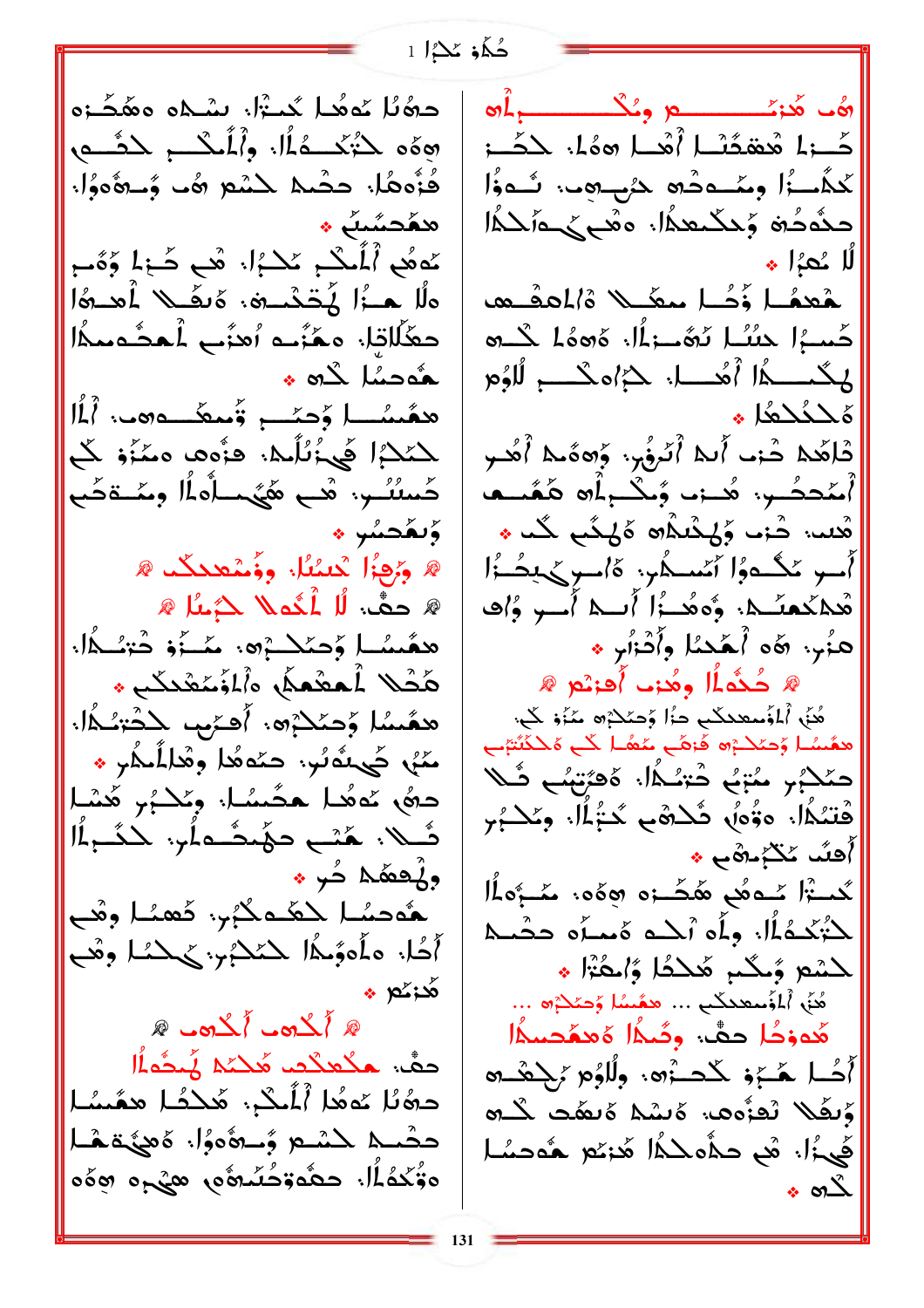حقَّة وَحُسِّيهُ مِنْ مِهْمِيمٌ مِنْ الْمَسْتَرَامَ مَكْمَنَّرَا هِ اِنْغَا هُنْمٍ خُلْهِ، حَدْمِسًا لِّلْكُلُّهَا حزَّههُا، وهُجرُّا لِمُجُا لِإِنْعُهِ أَلْ \* دَّمْعُمْ أَمْـكُاهِ وَا قُطْـكُا: أُمـو وَّاحِكُم شَمِيْتُ: هِ هُوَ مُحِلْمُ الْحَلُّومُ أَحْسَنُهُمْ وَاحْسَنُهُمْ رَوْءًا رَوْهِ هُكَسُمًا. أَمْعَامُ مَسْرًا حَيْثَ هُرْهُمَا. وَأَمْعَامَ صَنْدَا وَلَٰہُم صَنْدہُ صَنَّد كَعِدَدُاً. أَسِ وَسَيْبُوا وَهُو أَجَا \* A ILI KUSAL A ِ هِجِعْ. *بِيْنِ*مْ هَكْلِاجُلْ هُ**ي وَ**وَهُدِلِهِ ﴾ وَّكْدُاْ أَهِيَّدْهُا لِكْسَدَ هُوَوَدُلُّا ەھھىم دىكى ئىلگىزا ۋوئىسە ئىس هُنكُمْ: ضَعِكْنَالًا ضَهُمْ شَمْلًا لِكَسْمَ. كَعِعَةِ حَتَّمْدًا اهْزِه هُوَجِسًا، حَدَّهُما ؤُحُــا وهُـــمكْرُه ولُمهجَّــم، هُنْـــه ڲ۫ڡۅۊؙٛ*ڷ*ٳ<br>؞ ىشد مَكْلاَحُل هُم ذُوهُكِل: هَا كُفْ وَوَا ھجُـزِلُم لکلکھُـل مَحْجـو ہُھکُـو ثُلا كَعْعَمُ، مْم هُةفْمَه لِلْهُةفُـا وَّاوْكُما، وِهَٰكِكَبِ مْعْسُمْلا أَكْسُرُهَا. أُمامِماًو حكَّافُكا أُسو هُجِزًا، هَجْزَه كَعْتَقَا مُو لُهُ دَبِّب \* a Lorofind Line حڤ. ك%ه وُلِمُسُّل هُزِكُحِمَّا أُوْكُل حِذْهِكْمَا يْكْبَرْ مِهْمْ. حْجَة أُوُم ذُهُــا وِيُوقوهُــا وَحِدْوكَــدُا هُزئِكُم نَكْبَرُا، لُلوُم وُجُبَا وَجِعَدُا،  $\bullet$  gog

لْلِيكُنُرُهِ ﴾ كَوْدَهُا كَرَّىا رُكْتِهْا. أَرْسِي بِكَفَزْهَا ھۇسَـــى مَمُتھْــا وَهُكْــُـا وَجَسَــ وُّمعُنْا. أَلَمْه وِنْسِلُّهِ حَكَمَحْكُمْ وِأَلْمَحْمِهِ همّْسُما هُكْشًا وِلْمِحْسَمِيهِ وَهُ وٱلۡتُدۡ حَـٰٓكَـٰا ۚ مَٰٓى مُحَـٰمٗاً: ۚ مَٰٓى ٱۡصَٰٓا وِلَا حَدَوْسًا: وقب حدَّهكمَا هَٰزَسُع  $\cdot \downarrow \circ \circ \circ \downarrow$ أُحُط وَّاسِكُوهِب وِلَا حَسَوْبٌ: هَجِدًا وقُنْتُه هُه لَٰا أَحنُنَا. هؤْهمت هُفوجُنا فَزِهِكُنَّجُكِلَّا. بِعَنْدَا لَّاجُكِلَّ مَكْحَنُزًا حافْهما \* **& وُهِجَٰنَا مُهِجَنِّبٍ &** ه حقَّ *أما ه*هُ *أه هُمو ه* شَرْكُمْ هُزْمُعْ ةَمْكْرِلُمْهِ، كَمْهُو هُزْسُلْ حْبِحُزًا، وَحِكْمِهِم أَهْزِ أَحْمَدُا، هَزْم وُوْٓا جَبِجَيْهِ وَهُوَ، وهُا حِدُّهِ جَبَالُهُ جَبَارًا حُمِيسًا مِنْكِسُرًا. يَكِسُرًا وَأَسْلَمُوهَب وَّەھُدُرًا، وَيُعَدُّى هِعْدِهِ كَعِيشَهُ/مْلا وأمكَّدوه كَعَمْ وَالْحُقِّ \* اُمم هَ سُلمه گمتُ و وَهُما وَسَعِدُو هُــوكُرْهِ. وِحُــز أَكْـــرهُ احْمِكْــزِلْمَ ا مُلْمِ 500 كَلْمَاه وُحْكُمُاً. هَٰكُمُ هْلُه هَائُدُوُّبِ گُهِ: ٥كَعِكَرْلًا تِنُسِ كْدِوْهْ وْلْ: هِمْكِيهِه حِلْهِ وَسُلَّهِ وَسُتَـهُ لَمَا: وَحِدَّهُوَ الْهَٰزِهِ كُلِّهِ هُوَجِسًا ﴾ هُوصُط كُنْ حَكَمْكُمْ هُمُشْدًا. وْ} أَمْسِكُ حِكْمَتُ أَنْ ذَيْ كَامَ الْمُا الْمُسْتَدَّةِ وَاسْتَمْتَقَرْبُهُ فَيَسْتَسْتَدَمَّةُ ا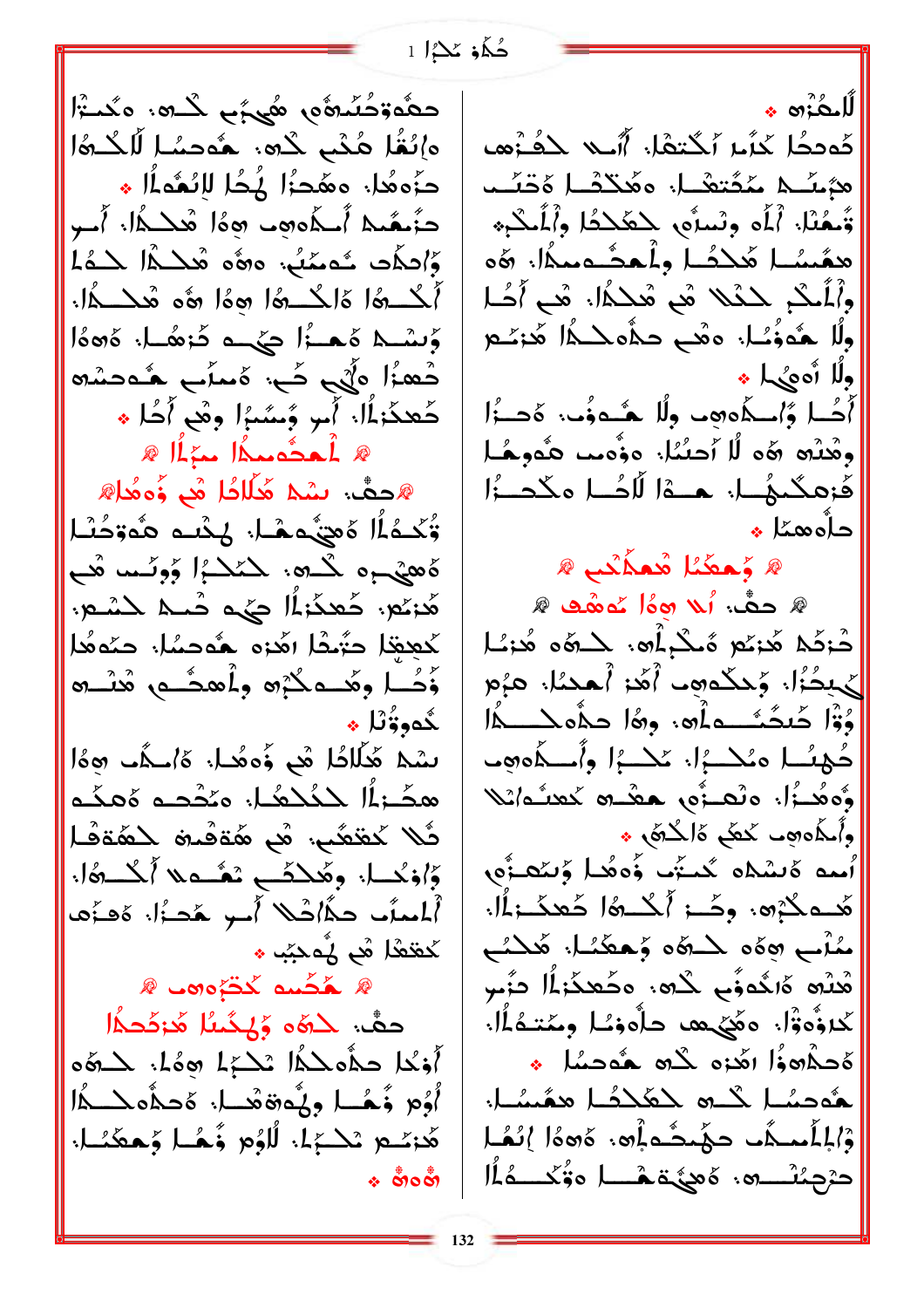هُــا كَاسُـا هُــ كَــزا هُــُلاً. ومُحــتُو ذُهِ هُــا هُا هِمُحِمَّىبِ هِهُهِ: لَاجْــهُا وْ}لْمِكْمِ فَيْءُنُاسُكِ، مْبِ حِكْمُكُمْ! هُزِيْعِ هُوَجِسًا لِحَعْدَفُتُو ﴾ حمّەهُـا وَّحُـا وكوڭـاوُر ەَوهَــەڭزر وۡمَحۡكَمَٰبِ حَٰٓۓ ٱۡكُـٰدُۥ! ۚ تَـٰهَـٰت مَّثَـٰب مِنْعَصْفِ مِنْتَقَاضُ وَنُسَبِرًا ضَيْئَةَ ثُو لحصم مُاتْــا مكـــم أوُتمْــا \* صُّدْحَةً، هُدْهُمْ لَرَ سُووُى لَكْسِرٍ ۚ أَف ِكْعُتِا وَحْنُد إِنْغُـا. وْ*ا*لْمــط ەَحىّـكَـبْر مَنۡوَٰٓوَا أَحُمۡ، ۚ هَٰؠ أَنۡءَٖٮ حُمهُـا حزَّمحُـاْ  $\bullet$  جَادَهُم کَن هُ عِنْدَ الْمُدَىٰ مِنْ الْمُحَمَّدُ. وَمِعْدًا هُّدهْا حجُّدؤُا وهُمنُـــٰ. ةُالْمَا صُدهُم ەُولَىد كُحزَّىمُّا. دەُا مُبْنِى شَكْلَةُ م مُعِيقا حدُه مَكْرُه \* **& جُيًّا وَجْهَ اُلْهِ** ه حقٌّ، كَمِلا صُمَّ لَكْتُمْ \* كَمِلًا ضُبْطٍ لِمَسْعٍ. وُسْعَةُهُوا يُحِسَّرْ!. ههُــُلا وِئـُـمِرْقُلُا ـهْعِـدْــِمْ. مَمْحُتحُــدُا كَامِمَ سِ وَوَهُدَٰۥ مِكْمُ وَهَٰٓزَسُـمْ. وَهلَمِوْۤا كُحِمُّوهَ، هفَهَ كُمْرٍ ضُوْب كَاهِكُمْ أَكْتُرْ. كَااصُّـْمْرِ كَتْلُـْهِ. أَكْتُـرِ لَٰلَا فَي هُما وَهُدُو لَاهِيَوْمِ الْكُمْسِي مرەۋىمىق ئومۇمى ئىرەۋە تۆكى ئىرەۋىتقىر دەۋقىڭگىسىۋە ، كەشسەۇھتىۋە . همْــــەو كْــــە لّاھُـــــو، ولمُصـــزٌەر ەلمى ئەر كىر. ەلْمُلْمىد مىلائىل لكَنُّفَ شَوَدًّا: وَمِسْأَل هُوهْمَا كَتَلًا

حنَّسِرٌ وہ وَحِيَّا کِیْ۔ کَنِھُا، کُم ۈھبەھ كىڭىلا قُھْم بوۋا، ەھككى هْلُـه شَـْلَا شُهْبُ. ههُا سُـٰكُت هُبِ  $\bullet$   $\bullet$   $\bullet$   $\bullet$   $\bullet$   $\bullet$   $\bullet$   $\bullet$ مُومُسًا مِرْسِم مْتُكْسًا، ومُؤْدِسِم هُوصُا أَسَمُثَانَ وَالْمَكْنِي دُتِهَا حفْتَعُا. حَثُّهُمْ مُحْبُّرُه وَضَـٰٓ أَكْـَهُا.  $\bullet$  grogs ثَكَـــةُ مِ كَعِفَــا بِجَزْئَــونُيهِ بِ ثَكِمُّهِ، فَّةَهْا بِمُحِيَّةٍ تُبْهِبَ. كَمَّةٍ وْالْمَا حَمَدْ إِنْ حَحْمَدِ: مْنْ صَحْبَ း တစ် တိုးမိုး အသိ**ာ** ھُنُا ٱلۡكُـٰمِ ۗ لَمُحبِ؞ وكُحِدُكُـا نَعنَـا لمكعف ان هُلْكُلْ ومُكْكُر 30ْ لِحَمْلِ مَوهُمُل هِوْمُ كَحِجُلِ هُوهُ \* حدُّه حدُّه الْمَسْمَعَ مَسْمِرَهُمْ مَحْسَبَهِمْ. لِلْكَعِنُدَامْلا أَبْدُهُا. امُّسِزِيلًا وَأَهُبَزِ أَهَّدْاً: غَوْهُدًا هَوْا قُوهُهُوَ: قُوهُوْء **الْمَدْمَىٰ مَنْ مَشْمَدَّنْ** الْمَسْمَعَةِ مِنْ مَسْمَعِينَ مِنْ مَسْمَدِينَ مِنْ مَسْمَدِينَ مِنْ حقًّا حَمُّ ضَزِءَ مَثَلاً هَشَيْدًا أَهنو مُسِمْ وُّكْمُلًا، كُتْسَبُوْا وِيُسْلَا نْسِرْا حِمْدُه أَا، كِعْكِمًا وِمْعٍ مَكْلَاتْنَا أهلَمصَنْها. وهُنسًا أَهوَلا كُبِ كَسِلا كِذْبُرْهِ وَجِزًّا \* هُوصِبًا كُنْ لَكْ هُوَ وُصِنُودُهِ. أمكُ الْكُلُه مِكْكَ فُءَوْهُبُ؛ هْ/لُمْكِرِ حَكْلًا مْبِي هُكْمُا هِ0ْهَ سُلٍّ. هْمِ حِدُّهِ حَدًّا هُزِيِّـمٍ هُجَدُّهِ حَدَّمَهُ لَٰ ه اُل پ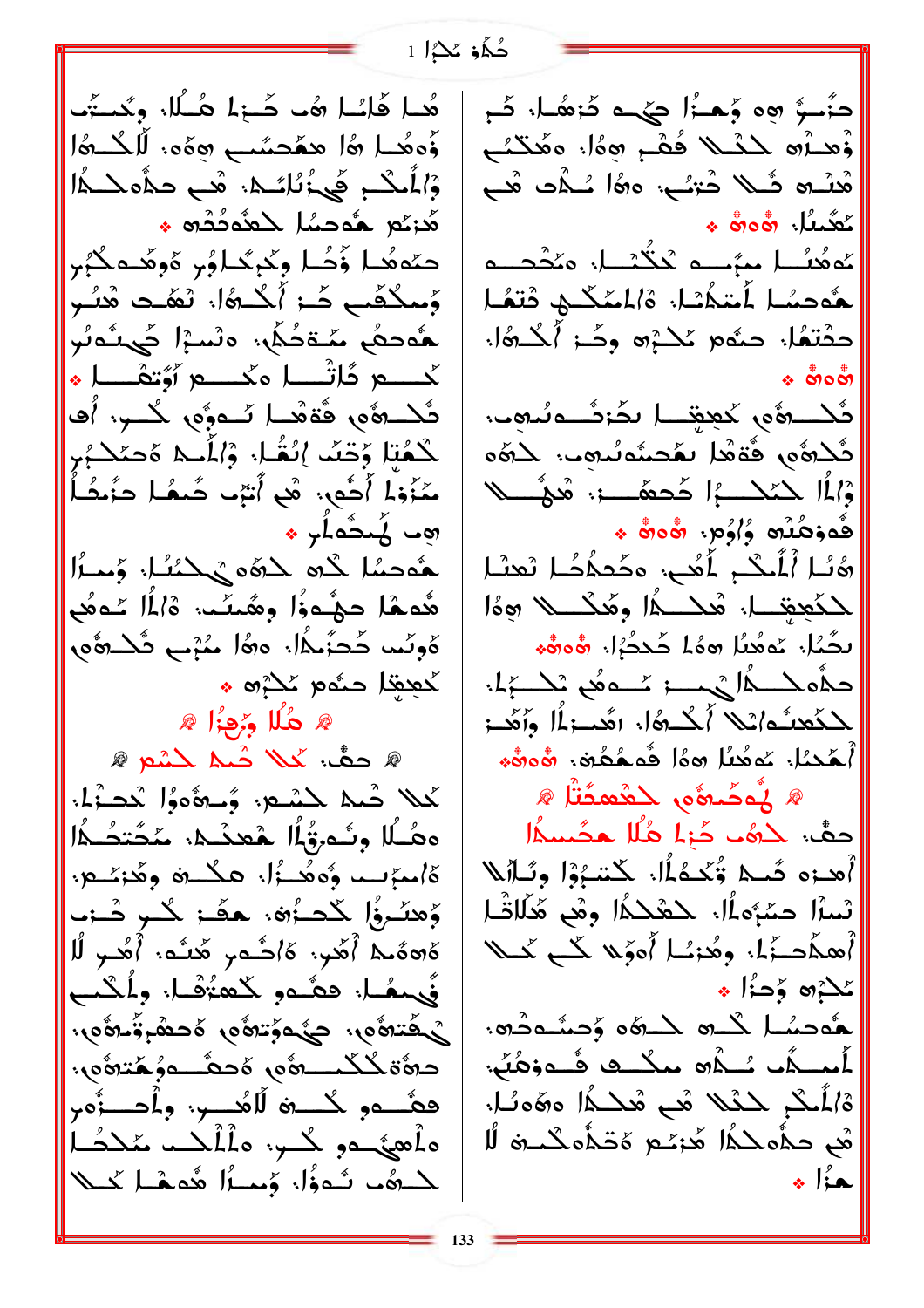حُكْمَوْ حُكِرًا 1

وهَٰבۡكَـــدُ٥، هَمــرَ، أُهوۡـُــل وَحَـــهُل لَّامِكْزُهِ: هُمِيَّمِكَ أُفْ قُكْدُمَّاً!: وُمِعِلَّاهِ حَدُدسُا وهَٰكَااتُنَا وَيَسْتَدَاه مْنِ وَجِوَاءَ بِ هْبِ وَْوِهُمَا لِحَدَّوهِمَا. سْبِئَ£ شَرَه حكَمُا هَاوْكُا، حَمْلَهُ! وَهَمْ ذُبِّدُاْ!  $\stackrel{*}{\bullet}$  حَنَّى ٱلْإِصا هَٰذِكُمْ *®* حُذُّه أُل وهُن، كَدهُه @ هُنئا فُسْعدكَبِ مَكَبُفَبٍ.<br>حزَّا وُحمَكَبُه فَنِمُهَ حَكَيلُه هُي هُحمَّلًا. هُت حُـــهِ هُنئُـــ مَنْهُــ: كَثَبْـــهِ حَمّــمَكْبُرِ هُـــْت حمّٰلحُثه وهُٰٓئِم مُحدُّوَٰٓئًا ہوَہٗے اُ٘۔ بُكُــوُواْ: وَاخُــوفُ وہ كُـــوٰ قُومُــا لحفْكساً ولْمَإِنْسا هَزْدُسِ، مَكْدُلا هَامُلَا لِكُماً ءُ5كُمْ كُمْ قُرًْا شَلاء هُحمّعُنُا وهُعمًــه هُـوةًا اوُا حدَّــو ∻ ఈ⊃ీ ఓంఠ ِ كَحِنۡتِنُهُا ۚ وَأُوحُلا حَارُوۡنُـا كَـكَعۡعَـا ۖ وَّلِيكَه أَسرِ مَمْتَـهُ أَلَّ هَكَـٰٓ; أَلَّا نَقَسَۃٍ أَل وُهِهُمْ ضَبْكُل حَعْنُوْل وُهِ هُجِلْنِ وَتَعَجُّل معكَّدُلا وهَنَّ لا يَحْمِدُ الْمُدْهَرَ الْمُحْمَدَ هَمِنُا وهُبْي كَمْعَكْنُا هِلْلْوَكْنُنَا. هَبْ لِلَهُمْرِ وَلَهُمْ مُلْهُدِهِ حَقَّهُكُمْ هُنِ & LILLES هدمة: هُجَوْا هِهُمبِ حَاتِضُ هُ ـأهوأ وَّحُــا مَكْتَحَـــــ. وَٰامِكْنُــا نِسْــد أَكْتَرَا، هَمْزَا حِدْمَحُة وَحِدُّهِكُمَا. حزَّہ هُل هُزْا کَلا هُزکَحکُل ہحَافِکا هُزْا حاهُوْمُا هُيهُا. كَعكَرْلًا كَبِ 

لْمَوْا وِهُنْفٌ، جَزْمَةٍ وَهِ وَهَجُمِهِ، هُزِكُحِــدًا حَزَوهُــا. وحَعجَـذِ أَا أُوزِيَـا مَا كَمْ هَمْ الْمَ أَوْ أَمْ لَكُمْ وَالْمُسْرِ كُرِهُــوا ۞هُـُـا، وَٰلِحُبُـا حُــواٰوُا، لِمَسْا كْـــه حِذْهِكِــدُا هُزِيَـــمِ. لِحَيُّدِنُا وَّانُوْمًا هُو وَّاصِلُّ مُحَمَّدت. كُسِرٍ وُٰوْسِي 300، حالُهوْمُسَا وحُسِيا لحنسون أهسأا لكسره حذفكما لكندهْف. ومْتّْلًا ويُكْرًا هُزّْب هُشم گُد، اُهُز سُمهُد، هُـم أَسل لَكُب وْ/حصّْرٍ: لَا كَرْهُا ولَا لِمُحَمَّدُا: هُ/هَلَا حَيْدًا وْ/جُمِلا هِ نَعْمَلَهُ: رَجَّب دَّائِل حَسيُ هُل هُ/هَٰ: أَكْـ هُل وَحـزُل هعَنْــا هُأَوْحُــا هُ/أو مصْحِبْـا مثَـــلا وٌحـــ«٥٥، منْـــەنْمە لْاهُــــو، حمّەهُـــا وهَــدكبُرِ. وَٱلــدْ يُـبِّدْ أَلـدْ وَحِعْــا مَعصبُه، هَدهُــا مُكعَـُــه». كَعُــا وِهُوُتْبًا: حَزَّىبُ ۞ هِمْسُمًا: وَ۞ أَ ضَرْبُهُــا. هُبِ هَٰـزِيَــمِ لِمُــوصُبُمُا. قُ إبكه أه لمكبره لكب \* أمزلل حقَّ، كَلِمْمُوهُا وِهَمْعُلُمْ أَ أَهَٰذِ جُبِ إِنَّ وَيُتَمَالُ وَاسُلِ أَيضُوُّا هَضْحُمُمومِ حَمَّى وَحِعَمُهُ وَاوْحُهُ هَلْمُ هَنْدُهِ. كَمَلا هُمْ أُونُا لَمْا فَيَهْدُ هزُا حَجَّزَهُا وَلَا أَٱمْكِنِبَ وَمُمَكَّدِهِ ھُعدَّىب، ەَرجىْسُـ ھُجزَىب، ەَائْسا دَٰزْهُمْ مَكْرِ}ُ10. حَكْمُلًا وهُمَّىم مْع  $\bullet$  وَوَّا: ﴿ وَهِيَ أَمْرَاطَ الْمَرْسُلُ مْبَرْما هُنْكُمْ وِمُكْرِلُمْهِ. مْبَرْما هَذَا